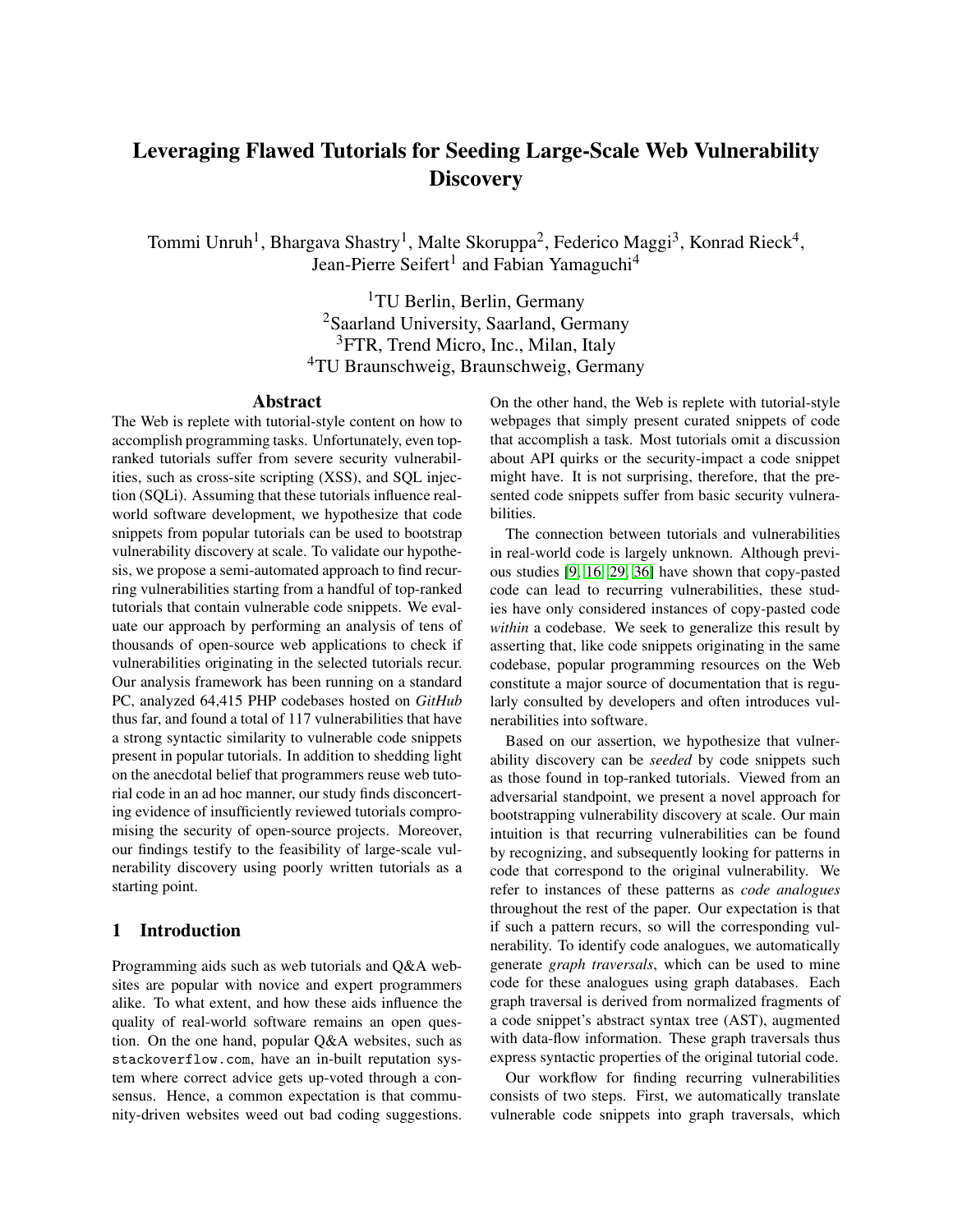

<span id="page-1-0"></span>Figure 1: Workflow for finding recurring vulnerabilities.

concretize our expectations of code that constitutes an analogue. Second, we serialize a codebase under analysis into a graph database and employ the automatically generated traversals to search the database for analogue occurrences. As a result, we obtain a set of locations in application source code that bear a strong syntactic resemblance to vulnerable code snippets.

An empirical evaluation of our approach, on a data set of 64,415 web applications, shows that an adversary with access to a standard PC and a DSL broadband connection can leverage our techniques to efficiently discover recurring vulnerabilities in web application code (Section [3\)](#page-5-0). Although AST is a fundamental construct for any programming language, we prototype our analysis framework for analyzing applications written in PHP, the most widely deployed server side scripting language to date [\[33\]](#page-10-2). Our analysis framework accepts vulnerable (tutorial) code snippets as input, and returns its analogues in a target PHP codebase. Since our analysis can not guarantee that the returned analogues are also vulnerable, we manually review them. Manual review has also been useful in teasing out the connection insecure tutorials and web application vulnerabilities. Thanks to our framework, we have uncovered over 100 vulnerabilities in web application code that bear a strong resemblance to vulnerable code patterns found in popular tutorials. More alarmingly, we have confirmed that 8 instances of a SQLi vulnerability present in different web applications are an outcome of code copied from a single vulnerable tutorial. Our results indicate that there is a substantial, if not causal, link between insecure tutorials and web application vulnerabilities.

In summary, we make the following contributions:

- We present a novel approach for bootstrapping large-scale vulnerability discovery, namely, leveraging flawed tutorial code to seed vulnerability search in application code. We evaluate this approach using a proof-of-concept framework that finds recurring vulnerabilities in PHP application code hosted on GitHub.
- We propose a computationally efficient method to search for recurring vulnerabilities. We translate

vulnerable snippets of code into graph traversals to identify code analogues in a program abstraction.

- We show that large-scale vulnerability scanning of publicly available open-source repositories is feasible, even with limited resources such as a standard PC and a broadband DSL connection.
- Finally, our results give credence to the widely known anecdote that programmers copy and paste code from vulnerable tutorials. Our case study, involving 64,415 PHP projects hosted on GitHub, indicates that such ad hoc code re-use may endanger the security of software throughout the open-source landscape.

Our tools GithubSpider, and CADetector are available at <https://github.com/tommiu/GithubSpider> and <https://github.com/tommiu/ccdetection> respectively.

# 2 Methodology

In this study, we take on an attacker's perspective and design our method such that it allows for semi-automated discovery of recurring vulnerabilities without requiring special access to a hosting platform or considerable computational resources. Figure [1](#page-1-0) illustrates our workflow, that we briefly describe in the following paragraphs.

- 1. Derivation of templates from tutorials. We extract templates from vulnerable code snippets contained in tutorials. These templates represent syntactical properties of the vulnerable code as well as information about data flow (Section [2.1\)](#page-2-0).
- 2. Generating traversals from templates. We leverage templates to automatically generate *traversals* for a graph-based code mining system. Graph traversals enable us to scan large amounts of code for analogues of these vulnerable snippets in a computationally efficient manner (Section [2.2\)](#page-2-1).
- 3. Spidering code repositories. We automatically collect a large data set of open-source code bases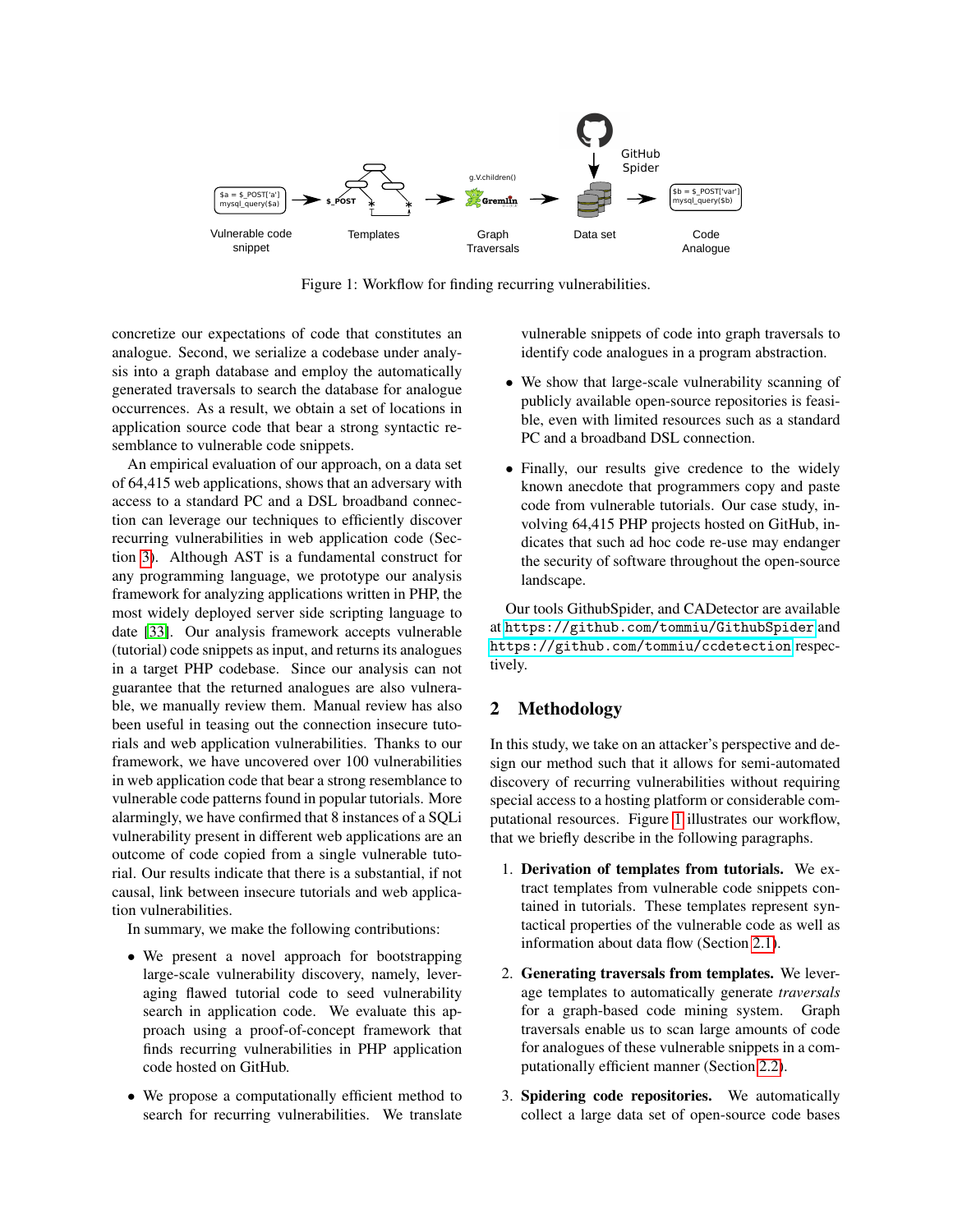from a code hosting site, choosing GitHub as a representative case study (Section [2.3\)](#page-5-1).

4. Mining for vulnerabilities. Leveraging our analysis framework, we automatically mine the code of our data set for instances of vulnerable tutorial snippets. We manually cross-check if matches returned by our analysis platform constitute vulnerabilities (Section [2.4\)](#page-5-2).

In the remainder of this section, we describe each of these steps in greater detail providing background information where necessary.

#### <span id="page-2-0"></span>2.1 Derivation of Templates from Tutorials

Exact copies of vulnerable code snippets can be found using string matching utilities such as the standard UNIX tool grep. However, as programmers copy and paste code from tutorials, they are likely to adapt it slightly, for example, by changing the names of variables. Therefore this naïve approach fails in all but the most simple cases. To account for slight modifications, we require a method that is robust enough to identify sequences of statements *similar* to those found in the tutorial in terms of the operations they carry out on their input variables. We refer to these re-occurrences of tutorial code as *code analogues*, or simply analogues.

An elegant approach to address this problem is to extract intermediate graph representations from code that represent syntax and data flow, and formulate syntactical and data flow properties of the code snippet in terms of traversals in these graphs [see [13,](#page-10-3) [30,](#page-10-4) [35\]](#page-10-5). These traversals are formulated such that they succeed when the code matches, and fail when it does not. Although these graph traversals can be formulated manually, in this work, we devise a two-step procedure to automatically generate them from vulnerable snippets of code, making it possible to directly search for these snippets without additional manual work.

The first step of our procedure is to generate a *template* that encodes syntax and data flow of the code snippet that we attempt to scan for. To illustrate this process, we consider the vulnerable code snippet shown in Figure [2](#page-2-2) taken from a popular PHP tutorial. The code contains one SQLi, and one stored XSS vulnerability. The SQLi vulnerability occurs on line 6 as the attackercontrolled POST-variable \$title is used in the construction of an SQL query without first undergoing sanitization. The XSS vulnerability can be triggered on line 12, and 13 where databases rows are inserted into the document without escaping.

Two queries can be generated from the code snippet shown in Figure [2:](#page-2-2) one to identify instances of the SQLi vulnerability, and another for the XSS vulnerability. In

```
1 <?php
         include "db.php";
 3
4 $title=$_POST["title"];<br>5 $result=mysql_query("SE
        5 $result=mysql_query("SELECT * FROM wp_posts where;
6 post_title like '%$title%'
7 and post_status='publish'");
8 $found=mysql_num_rows($result);
9
10 if($found>0){<br>
\begin{array}{|c|c|c|c|c|}\n\hline\n11111b1800\n\end{array}11 while($row=mysql_fetch_array($result)){
12 echo "<li>$row[post_title]</br><br>
13 <a href=$row[guid]>$row[g
             13 <a href=$row[guid]>$row[guid]</a></li>";
\frac{14}{15}\begin{array}{|c|c|} \hline 15 & \text{else} \end{array}<br>16
        echo "<li>No Tutorial Found<li>";<br>}
17 }
\begin{array}{c|c}\n 18 & // \text{ a jax search} \\
 19 & ?\n\end{array}?
```
<span id="page-2-2"></span>Figure 2: Identified vulnerable tutorial, allowing for SQLi (line 6), and XSS (line 11-12).

the following walk-through, we focus on the SQLi vulnerability, as highlighted in Figure [2.](#page-2-2)

We proceed to generate an AST of the vulnerable code snippet, a standard tree-representation of program syntax. ASTs provide a hierarchical decomposition of code into its language elements. As an example, Figure [3\(a\)](#page-3-0) shows the abstract syntax tree for the SQLi vulnerability. In this tree, leaf nodes correspond to identifiers (e.g., \$title), API symbols (e.g., mysql ...), or literals (e.g., SELECT), and inner nodes represent operations such as assignments, function calls, or array indexing operations.

To derive a template from an AST, we replace all variables and literals by wildcard symbols and introduce edges between nodes representing the same variable. The template thus abstracts from concrete variable names and strings, while preserving data flow between variables. Figure [3\(b\)](#page-3-1) shows the corresponding template for our running example. As indicated by the data flow edges, the template enforces that there is a match if and only if the variable occurring on the left-hand side of the assignment in the first statement, and the variable appearing as an argument in a function call in the next statement are the same. An assignment to one variable, followed by the use of a different variable in a function call does not trigger a match, because there is no data flow between them.

With templates for code snippets at hand, we are now ready to generate graph traversals that allow code to be mined for instances (analogues) of these snippets.

# <span id="page-2-1"></span>2.2 Generation of Traversals from Templates

Upon successful generation of a template for a vulnerable code snippet, we transform the template into a corresponding graph traversal. Although in principle, graph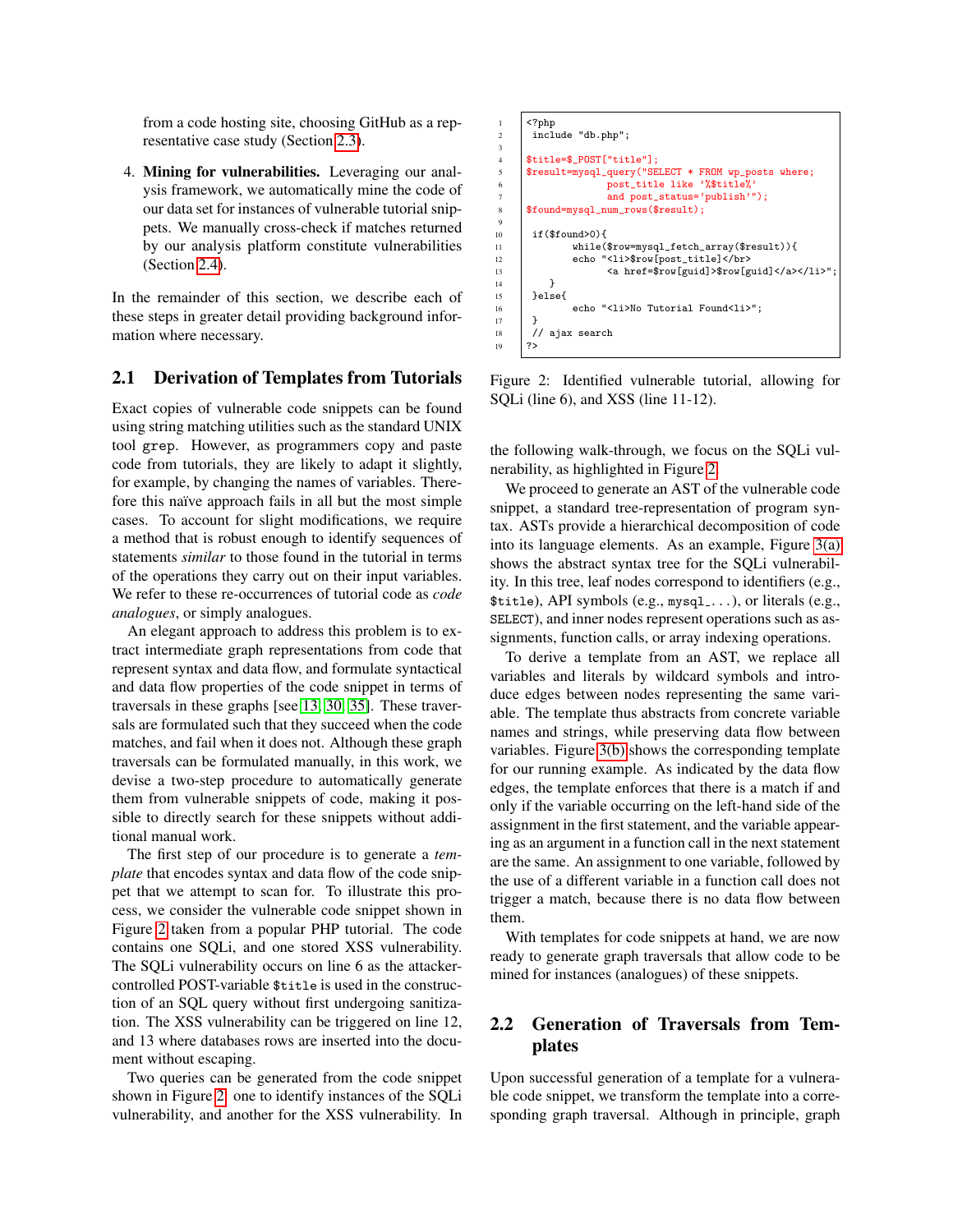<span id="page-3-0"></span>

(a) Abstract Syntax Tree.



(b) Derived Template.

<span id="page-3-1"></span>Figure 3: Abstract syntax tree and derived template for the example in Figure [2.](#page-2-2)

traversals can be formulated in any programming language, the query language Gremlin [\[7\]](#page-9-1) is specifically designed for this purpose. Moreover, traversals formulated in Gremlin can be executed on any graph database system that supports the Blueprints standard [\[6\]](#page-9-2), a compatibility layer for graph databases similar to JDBC for relational databases.

For a given template, we generate a traversal that identifies ASTs with (1) the same node types, (2) in the same order, and (3) nested in the same way. Moreover, the traversal succeeds only if data flow between statements is in correspondence with the data-flow edges of the template.

In essence, the AST structure is encoded by formulating chains of filter operations that succeed only if the desired node types can be matched. To account for data flow, the names of variables are stored as the AST is traversed, and filtering is performed to ensure that the correct variable names occur throughout the tree. Algorithm [1](#page-4-0) describes this process in detail. Each child node of the template is converted into a traversal via the recursive function ConvertNode, and prepareNode adds code to traverse to the next child node.

As an example, Figure [4](#page-4-1) shows the traversal generated by this procedure for the vulnerable code snippet in Figure [2.](#page-2-2) For all nodes in the AST, the traversal attempts to match the left subtree, the subtree in the middle, and the right subtree starting at lines 4, 20, and 37 respectively. Subtrees are matched by applying chains of filter expressions. For instance, to match the left-most subtree consisting of an assignment with a variable as a child node, the traversal first attempts to match an assignment, and, on success, determines whether the child node is a variable node using a subsequent filter (see lines 4 and 5). Finally, lightweight data-flow tracking is implemented by storing the names of variables as they are first encountered (e.g., on line 8), and filtering based on these names (e.g., line 38).

The generated traversals implement a computationally efficient code analogue detection. For classic code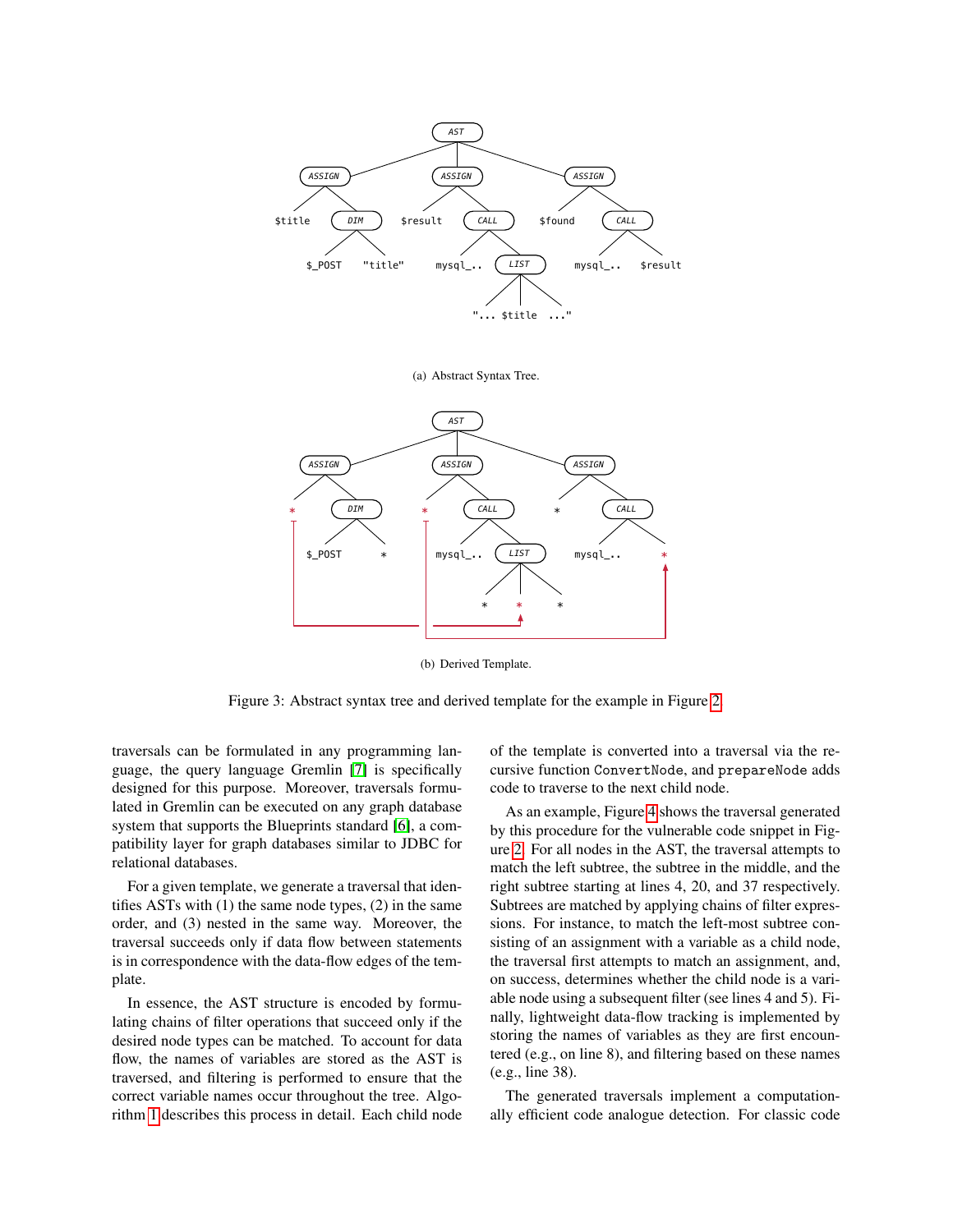<span id="page-4-0"></span>Algorithm 1 Pseudocode for translating templates into graph traversals. 1: function TRAVERSAL(*template*) 2:  $t = \emptyset$ 3: for each *child* of *template* do 4: t += convertNode(*child*) 5: t += prepareNextSubtree() return t 6: 7: function CONVERTNODE(*child*) 8:  $t = \emptyset$ 9:  $\triangleright$  Ensure correct node-type 10:  $t+=$  filter { "node.type = child.type" } 11: if node.type == "VAR" then 12: if variable with *name* has been used before then 13:  $t += filter \{ "this\_node's name == name" \}$ } 14: else 15:  $t \leftarrow sideEffect \{ Remember the variable$ } 16: for each *child node* of *child* do 17:  $t += convertNode(child-node)$ return t 18: 19: function PREPARENEXTSUBTREE 20: **return** { traverse next child }

clone detection tools, the comparison of every subtree of a given AST of *N* nodes with every subtree of the same AST costs  $O(N^3)$  and can become  $O(N^4)$  when also comparing sequences of trees. Since empirically, a large software system of *M* lines of code has *N* = 10*M* AST nodes, this AST-based approach suffers a hard scaling problem. There is a solution to this runtime cost, which involves comparing hashes of AST subtrees instead of the AST subtrees themselves. Then, the runtime becomes  $O(N)$  [see [3\]](#page-9-3). However, hashing subtrees will not work with our approach.

In our approach, we are comparing a given source AST *S* of *N* nodes, obtained from a tutorial, with a target AST *T* of M nodes, which is the code base that should be scanned for code analogues of *S*. Therefore, *N* is much smaller than *M*. For this approach, the runtime is much smaller. More formally, our algorithm starts out with comparing the first node in *N* with every node in *M*, until it finds one that is equal. This costs  $O(M)$ . Then, it will compare the other nodes as well, until all nodes in *S* were matched successfully in *T*. Therefore, when a code analogue is found, we did *N* comparisons to match it. For subtrees that are not analogues of *S*, we do 1 to  $N-1$  comparisons. This cost is  $O(N)$ . In the worst case, this entails a full check that costs  $O(N)$  for every node

```
1 g.V.sideEffect{ childnumber = 0 }
 2
 \begin{array}{c|c} 3 & // \text{ Left subtree} \\ 4 & . \text{filter} \end{array}4 | .filter{ isType(it, "ASSIGN") }<br>5 | .filter{ isType(it.ithChildren(
        5 .filter{ isType(it.ithChildren(0), "VAR") }
 6
 \begin{array}{c|c} \hline \end{array} // Remember variable "title"<br>8 .sideEffect{ _title =
8 .sideEffect{ _title =
                  it.ithChildren(0).varToName().next()}
10 .filter{ isType(it.ithChildren(1), "DIM") }<br>11 .filter{ isType(it.ithChildren(1).ithChildre
        .filter{ isType(it.ithChildren(1).ithChildren(0),
\begin{array}{c} 12 \\ 13 \end{array} \begin{array}{c} \text{WAR}^{\text{II}} \\ \text{sideEffect} \text{child} \end{array}.sideEffect{ childnumber = it.childnum }
14 .sideEffect{ childnumber = childnumber + 1 }
15
16 .parents().children().filter{
17 it.childnum == childnumber }
18
19 // Subtree in the middle
20 .filter{ isType(it, "ASSIGN") }<br>21 .filter{ isType(it.ithChildren(
        .filter{ isType(it.ithChildren(0), "VAR") }
22
23 \frac{1}{24} // Remember variable "result"
24 .sideEffect{ _result =<br>25 it.ithChildren
                  it.ithChildren(0).varToName().next()}
26 .filter{ isType(it.ithChildren(1), "CALL") }<br>27 .filter{ isType(it.ithChildren(1)
        27 .filter{ isType(it.ithChildren(1)
28 .ithChildren(0), "NAME") }
29 .filter{ isType(it.ithChildren(1)
30 .ithChildren(1), "ARG_LIST") }
31
32
33 .sideEffect{ childnumber = it.childnum }
34 .sideEffect{ childnumber = childnumber + 1 }
35
36 // Right subtree
37 .parents().children()
38 .filter{ it.childnum == childnumber }
39 .filter{ isType(it, "ASSIGN") }<br>40 .filter{ isType(it.ithChildren(
        .filter{ isType(it.ithChildren(0), "VAR") }
41
42 // Remember variable "found"<br>43 sideEffect{ found =
43 . sideEffect{ _found =<br>it.ithChildre
44 it.ithChildren(0).varToName().next()}<br>45 if1lter{ isType(it.ithChildren(1), "CALL") }
45 .filter{ isType(it.ithChildren(1), "CALL") }<br>46 .filter{ isType(
46 .filter{ isType(<br>47 it.ithCh
47 it.ithChildren(1).ithChildren(0), "NAME") }<br>48 :filter{ isType(it.ithChildren(1)
        48 .filter{ isType(it.ithChildren(1)
49 .ithChildren(1), "ARG_LIST") }
50
```
<span id="page-4-1"></span>Figure 4: Generated traversal for the code snippet in Figure [2.](#page-2-2)

in *T*. Thus, the complexity of our approach is *O*(*NM*),or for cases where  $N \ll M$  holds,  $O(M)$ .

Our algorithm can benefit from knowledge about the depth of nodes. Let  $d(x)$  denote the depth of a node *x*, then, comparisons beyond an AST depth of  $d(T)$  –  $d(S) + 1$  can be safely avoided, given that nodes at the depth cannot contain the AST *S*. However, we typically make use of small vulnerable code snippets ( $N \ll M$ ), for which the saving in computational cost is marginal.

Translation of tutorial templates into graph traversals provides us a means to mine large amounts of open-source code for recurring vulnerabilities. Since we assume that the attacker is not an insider (who can stealthily plug our analyses into the back-end of a hosting platform), analysis impinges on the attacker being able to download a project's source code. To this end,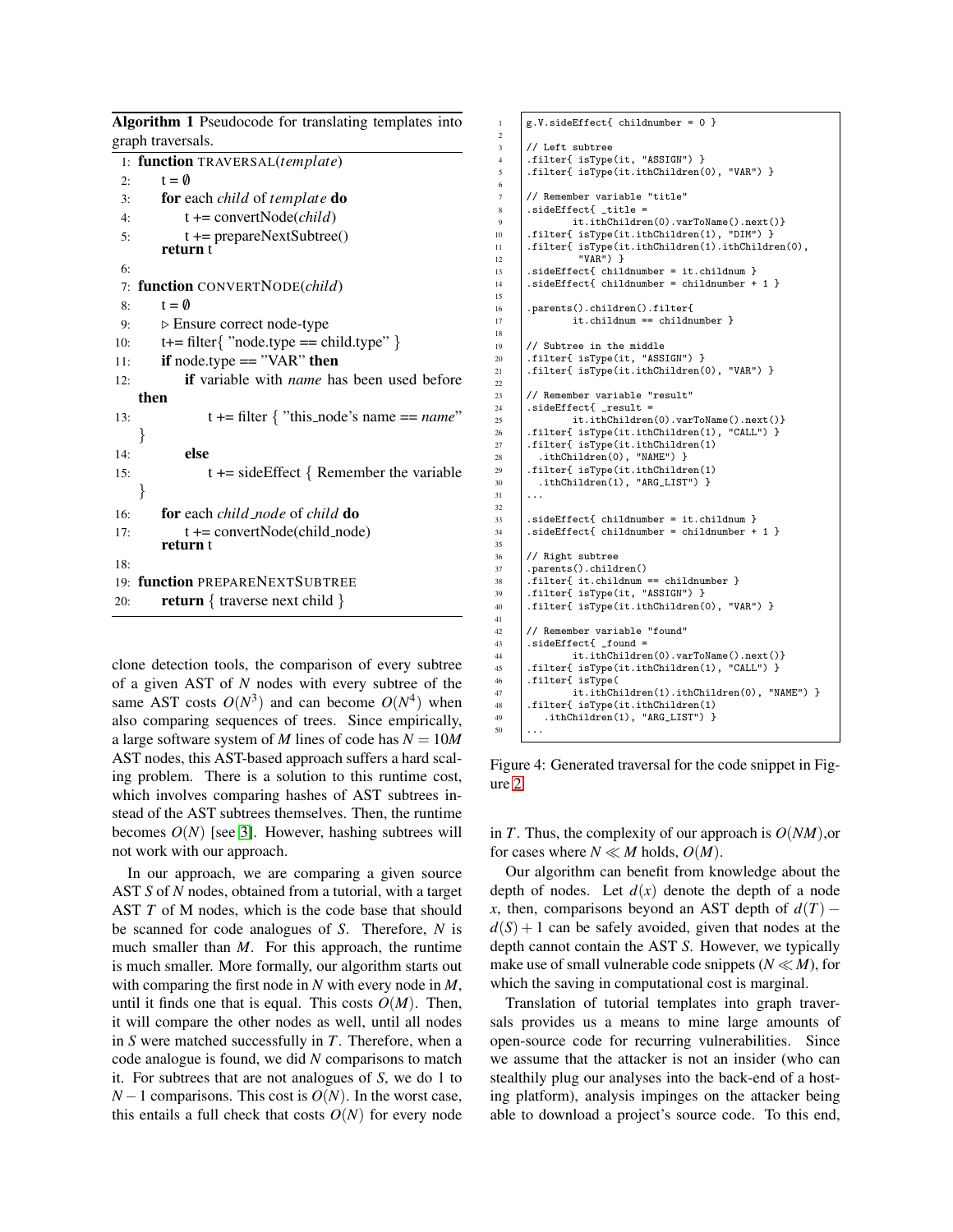we have implemented a tool called *GithubSpider* to facilitate code crawling at scale. In the next section, we briefly discuss its design and implementation.

#### <span id="page-5-1"></span>2.3 Spidering Code Repositories

We make a conservative estimate of computing resources that an attacker has at his/her disposal. We assume that an attacker has access to a modest computing device such as a standard PC, and a DSL broadband connection. Our threat model lowers the barrier to entry for performing vulnerability discovery at scale. Additionally, we assume that the attacker makes every effort to be stealthy. In the context of code spidering, this implies that rate limits imposed by a hosting service cannot be abused. Thus, we are constrained to spider at a modest speed. The constraints that we impose on the attacker make our tooling and analysis operate in a real-world setting. Understanding whether an attacker, in spite of these constraints, can use our techniques to find vulnerabilities in open-source code is part of our research question.

Although multiple code hosting platforms provide APIs that could be used for spidering, we focus on GitHub in our case study. GitHub is the most popular open-source collaboration platform, hosting approximately 10.3 million developers, and over 25 million projects [\[10\]](#page-9-4). In addition to code, GitHub maintains meta-data such as a project's language, creation time, popularity (*stars* and *forks*), and total code size.

Our spidering tool, *GithubSpider*, uses GitHub's REST API to obtain project meta-data for a large number of projects. GithubSpider is designed to be general purpose: It obtains project meta-data and applies user-defined filters to them, providing the flexibility required to spider code repository classes of interest. Thus, GithubSpider can be leveraged towards analysis of a different family of codebases, say *C/C++* code. We leverage GithubSpider to crawl projects written in the PHP language. Additionally, we filter projects based on their popularity. We gauge a project's popularity by the num-ber of stars<sup>[1](#page-5-3)</sup> it has received. After narrowing down projects of interest, we leverage GitHubspider to clone (download) projects and their revision history (see Section [3.3\)](#page-6-0).

#### <span id="page-5-2"></span>2.4 Mining for Vulnerabilities

Finally, we automatically mine the downloaded code repositories using the traversals generated from vulnerable code snippets (see Section [2.2\)](#page-2-1). We achieve this by importing the code into the code-mining platform *Joern* [\[35\]](#page-10-5). Joern first parses source files to generate ASTs, and subsequently imports the ASTs into a Neo4j graph

<span id="page-5-4"></span>

| Algorithm 2 Algorithm to find code analogues using |  |  |  |  |
|----------------------------------------------------|--|--|--|--|
| graph traversals.                                  |  |  |  |  |

| 1: <b>procedure</b> MINECODE( <i>repositories</i> , <i>queries</i> ) |                                                                     |  |  |  |
|----------------------------------------------------------------------|---------------------------------------------------------------------|--|--|--|
| 2:                                                                   | <b>for</b> each <i>repository</i> in <i>respositories</i> <b>do</b> |  |  |  |
| 3:                                                                   | create ASTs for <i>repository</i>                                   |  |  |  |
| 4:                                                                   | import ASTs into graph database and start                           |  |  |  |
|                                                                      | server                                                              |  |  |  |
| 5:                                                                   | <b>for</b> each <i>query</i> in <i>queries</i> <b>do</b>            |  |  |  |
| 6:                                                                   | run query against database server                                   |  |  |  |
| 7:                                                                   | save statistical data                                               |  |  |  |
| 8:                                                                   | save code clone data                                                |  |  |  |
| 9:                                                                   | stop graph database server                                          |  |  |  |

database, which allows us to efficiently execute graph traversals and collect statistical data about our analysis.

Scanning the large number of projects obtained from our spider in an acceptable time frame is challenging task, as graph matching needs to be performed on all ASTs of all retrieved code bases. Fortunately, projects can be processed independently, and therefore, we can distribute scanning across several processes running in parallel by splitting spidered repositories into groups. This task can also be carried out in a distributed setting.

For a given set of queries and a group of repositories, Algorithm [2](#page-5-4) summarizes the scanning process that we carry out. For each repository, the algorithm creates ASTs for each of its source files and imports them into the graph database. The graph database server is subsequently started, each query is executed against the databases, and statistical data such as query execution time is collected. Upon running all queries on a project, the graph database server is stopped.

We have implemented the presented algorithm in a tool, that we call *CADetector*, short for code analogue detector. CADetector takes automatically generated queries (Gremlin traversals), and a PHP project for analysis as input, and returns matching code as output. Code analogues are presented to a human analyst for review. In the next section, we present our evaluation methodology and results.

## <span id="page-5-0"></span>3 Evaluation

Our evaluation follows a two-step process. First, we select a handful of vulnerable code snippets, obtained from top-ranked PHP tutorials, to seed our study. Second, if we find a match for a vulnerable snippet in our data set as a result of our analysis, we flag it for manual review. Based on this two-step process, we have performed extensive evaluation of our analysis framework. Our analysis data set consists of 64,415 PHP codebases that have been downloaded using GitHubSpider. To gauge its fea-

<span id="page-5-3"></span><sup>&</sup>lt;sup>1</sup>A GitHub user can express interest in a repository by starring it.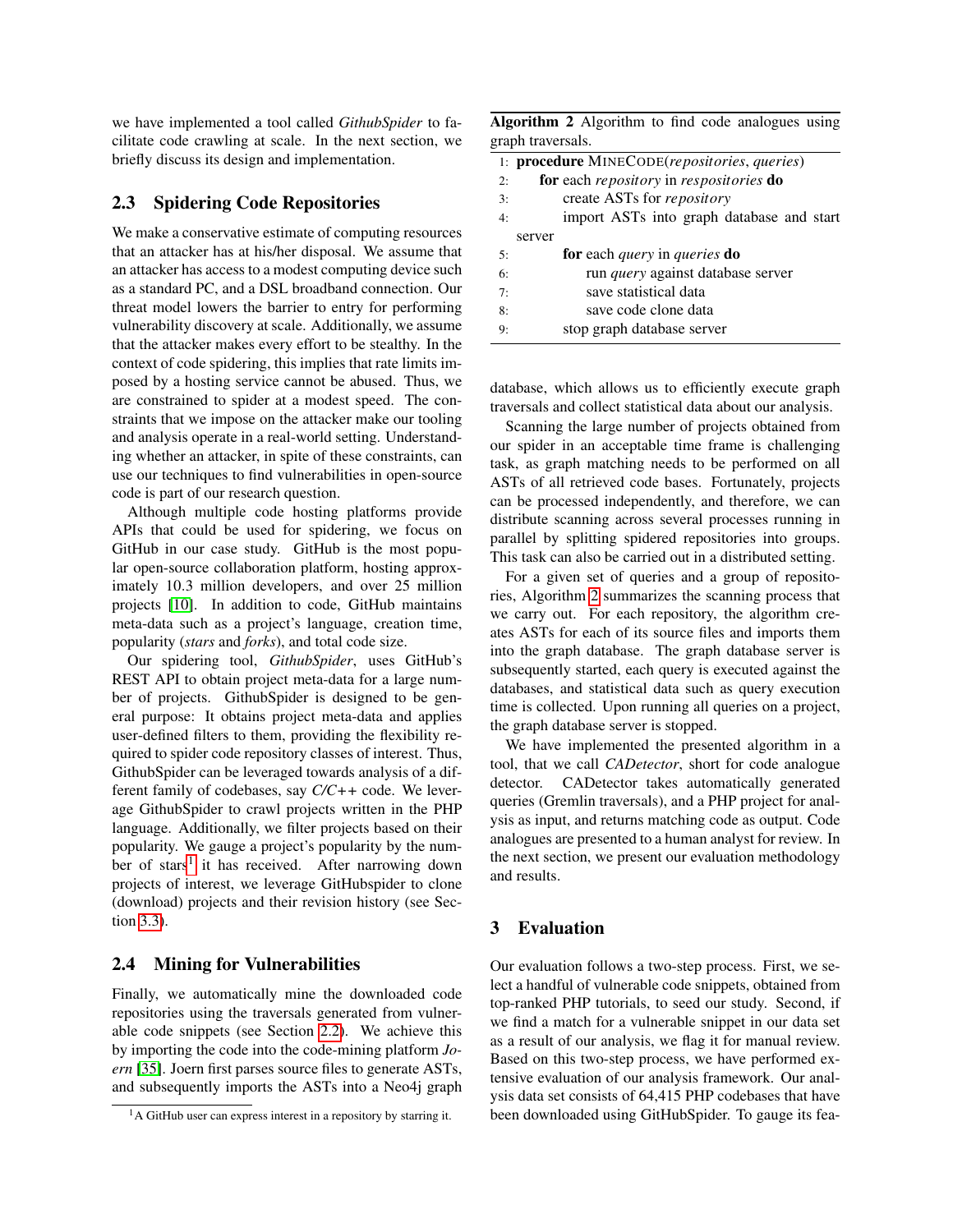```
\begin{array}{c|c}\n1 & \times? \text{php} \\
2 & // Ch\n\end{array}// Check for existing user with the new id
3
       4 $sql = "SELECT COUNT(*) FROM user WHERE
                          userid = '$_POST[newid]'";
 6 \sqrt{\frac{\text{result}}{\text{mysql\_query}}}if (!$result) {
         error('A database error occurred in
 9 processing your submission.\nIf this
10 error persists, please contact<br>11 vou<at>example.com.'):
         you<at>example.com.');
\frac{12}{13}if (mysql_result($result,0,0)>0) {
14 error('A user already exists with your chosen
15 userid.\n. Please try another.');
16 }
17 ?>
```
<span id="page-6-2"></span>Figure 5: Vulnerable code snippet from tutorial, containing a SQL injection vulnerability between lines 4–6 (slice).

sibility, we have run our analysis against the top 10 PHP codebases on GitHub, in addition to the codebases in our data set. The following paragraphs describe how seeds were obtained and queries generated (Section [3.1\)](#page-6-1), the nature of the analysis data set [\(3.3\)](#page-6-0), and our analysis results [\(3.4\)](#page-7-0).

# <span id="page-6-1"></span>3.1 Identification of Vulnerable Tutorials

To identify widely read tutorials, we query the Google search engine using the following set of terms.

```
"mysql tutorial"
"php database user"
"php mysql user query"
"php search form"
"php ajax search tutorial"
"javascript echo user input"
```
For each of these search terms, we manually review the first five results returned by the search engine. We evaluate each of the tutorials for SQLi and XSS vulnerabilities by following established secure programming guidelines by the Open Web Application Security Project (OWASP), namely, the guide on *Reviewing Code for SQL Injection* [\[14\]](#page-10-6), and the *Cross Site Scripting Prevention Cheat Sheat* [\[28\]](#page-10-7). Among the top five results (30 in total), we find 9 tutorials that contain vulnerable code: 6 tutorials with SQLi, and 3 tutorials with XSS. A snippet from a representative tutorial containing both SQLi and XSS vulnerabilities is shown in Figure [2.](#page-2-2)

## 3.2 Query Generation

We expect copy-pasted code from vulnerable tutorials to result in recurring vulnerabilities in application code. A more subtle manner in which recurring vulnerabilities may manifest themselves is when developers follow the same (vulnerable) programming idiom(s) presented by a tutorial. To cater to both possibilities, we generate queries using an exact replica of code present in a tutorial (normal query), and a slice of the tutorial code containing the vulnerability (strict query). A strict query abstracts only the vulnerable slice of code, whereas a normal query abstracts the entire tutorial. We use strict queries to identify known vulnerable patterns in web applications, and normal queries to identify code analogues of tutorial code. Figure [5](#page-6-2) illustrates the difference between code snippets used for generating normal, and strict queries. Entire tutorial code is shown in the listing with the vulnerable slice highlighted in red. Lines 4–6 of the tutorial contain a classic SQLi vulnerability: Unsanitized user-input from a POST variable is used in a MySQL query. The vulnerable slice contains only these lines, which represents the minimal working snippet containing the vulnerability.

# <span id="page-6-0"></span>3.3 Analysis Data-set

We leverage GitHub to obtain a large data set of web applications for analysis. GitHub hosts over 25 million projects written in several programming languages. Thus, we filter content (PHP projects) that is relevant to us. Our crawler inspects project metadata (accessible via REST API) to perform the filtering. GihubSpider, our code crawler implementation, has filtered through a total of 462,069 PHP repositories on GitHub. Of these, we have downloaded a total of 64,415 PHP codebases for analysis. These codebases comprise our analysis data set.

We divide our data set into three groups by popularity. We quantify the popularity of a codebase by the number of times it has been *starred* by users on GitHub. Our classification results in the following data set partitions:

- 1. Barely known projects (Not popular). 42,064 projects that are starred at most three times and have a total file size of less than 3 MB.
- 2. Projects known by several people (Popular). 16,037 projects that are starred at least four times, but at most nine times, and have a total file size of less than 3 MB.
- 3. Popular projects (Very popular). 6,314 projects that are starred at least ten times and have a total file size of less than 3 MB.

GitHub imposes a rate limit of 5000 API requests per authenticated user per hour. The imposed rate limit proved to be the main bottleneck in downloading repositories. Although using multiple authenticated accounts for crawling is a simple workaround for removing the bottleneck, we stayed clear of it.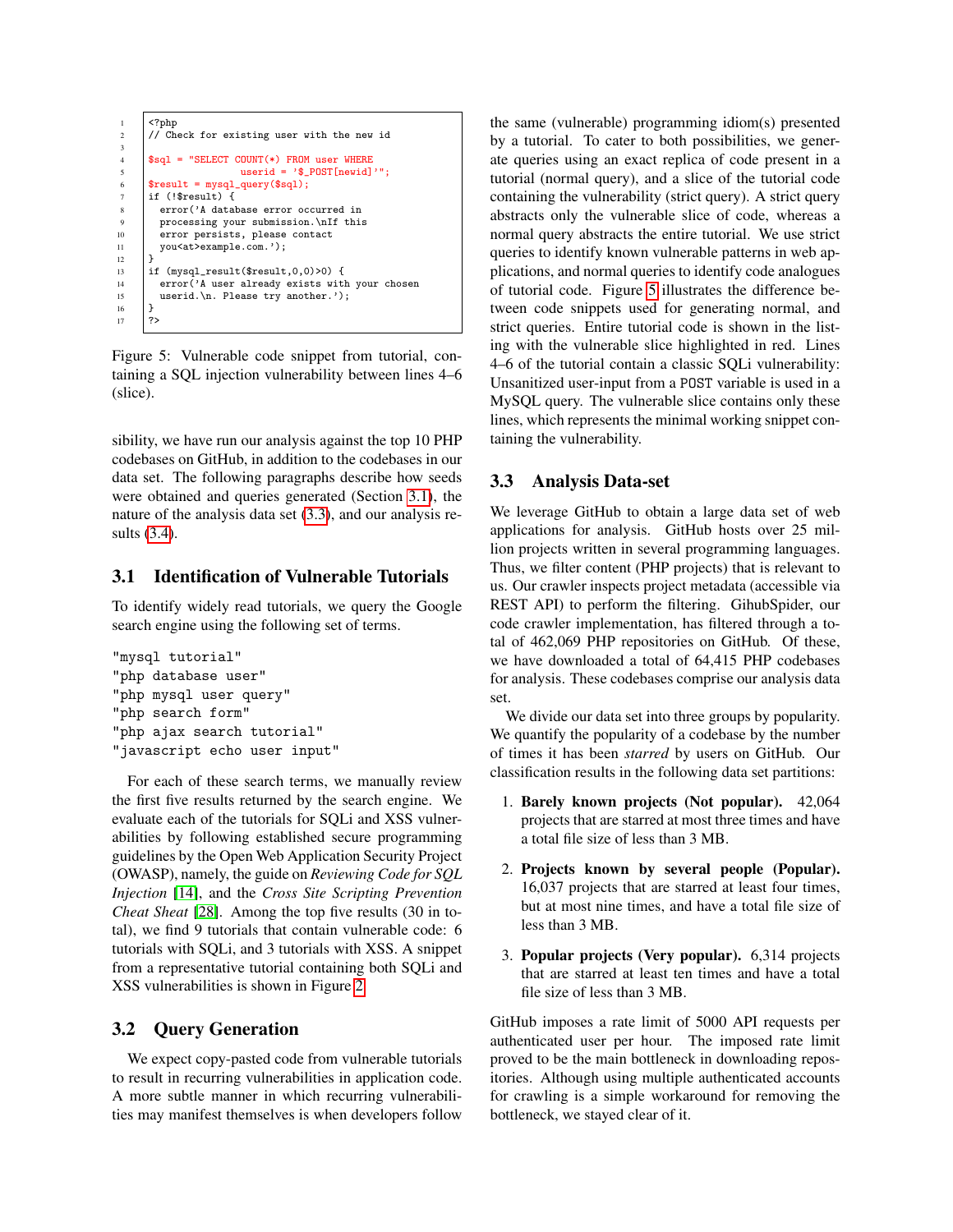| Data set     | Size   | Code<br>ana-<br>logues | <b>Vulnerabilities</b> |
|--------------|--------|------------------------|------------------------|
|              |        |                        | (percentage)           |
| Not popular  | 42,064 | 269                    | 80 (29.74%)            |
| Popular      | 16,037 | 528                    | $35(6.63\%)$           |
| Very popular | 6,314  | 23                     | 2(8.7%)                |
| Total        | 64.415 | 820                    | 117 (14.27%)           |

<span id="page-7-1"></span>Table 1: Analysis summary for codebases in our data set. In total, 820 code analogues were found which included 117 recurring vulnerabilities. The table shows a break down of our findings in each data set partition.

#### <span id="page-7-0"></span>3.4 Analysis Results

We used auto-generated graph traversals (queries) to mine for analogues in our analysis data set. Discovered analogues were manually reviewed, and vulnerable analogues identified. Table [1](#page-7-1) shows an overview of the analogues, and vulnerabilities discovered by our analyses. With under two dozen graph traversals generated from a handful of vulnerable tutorials, we obtained 820 code analogues of which 117 were found to be vulnerable. We found that string normalization in the AST resulted in non-exact matches. For instance, a query generated from the code snippet  $var = \frac{ECF}{Var'}$  matched not only its replica but also a seemingly benign snippet such as  $var = \frac{value['id']}{value['id']$ . Thus, matches returned by the traversals had to be manually validated. In spite of string normalization, we found that automatically generated queries result in interesting corner cases. Among non popular codebases, roughly 1 out of 3 code analogues is vulnerable, and on average 1 out of 7 analogues is vulnerable across the entire data set. Analogues are localized to a small portion of application code, which facilitates manual review of all candidates returned by our analyzer.

Newly discovered vulnerabilities We manually verified a total of 117 vulnerabilities in our data set. Of these, 8 vulnerabilities were replicas of code from a popular SQL tutorial that we found on the first Google results page. Although all of the 8 vulnerabilities were found among non popular code repositories, the finding shows that ad-hoc code reuse is a reality. We are in the process of notifying the tutorial authors about our findings. Our hope is that the presented vulnerabilities are fixed in a timely manner, so that developers borrowing code from these tutorials in the future will not inherit the same vulnerabilities in their code.

| 1              | // SQL injection vulnerability                             |
|----------------|------------------------------------------------------------|
| $\overline{2}$ | $$questionQuery = "SELECT * FROM Questions$                |
| $\overline{3}$ | WHERE $AssnID='$ \$ GET [AssnID]'";                        |
| $\overline{4}$ | \$questionResult = mysql_query(\$questionQuery);           |
| $\mathbf{1}$   | // Path-traversal vulnerability                            |
| $\mathcal{D}$  | $$filename = "signatures/{$CET['id']}.png";$               |
| $\overline{3}$ | $\mathcal{F}$ handle = fopen( $\mathcal{F}$ ilename, "r"); |
| 1              | // Potential SQL injection vulnerability                   |
| $\mathfrak{D}$ | \$oldBusSeats = "SELECT businessseats FROM flight          |
| $\overline{3}$ | WHERE flightNo = $$flight[0]$ ";                           |
| $\overline{4}$ | $$busseats = mysq1_query ($oldBusSeats);$                  |

<span id="page-7-2"></span>Figure 6: The figure shows three analogues returned by CADetector that match the traversal generated for the vulnerable slice in Figure [5.](#page-6-2) Although we expected to find only SQLi vulnerabilities, we also uncovered a pathtraversal vulnerability that matched our query template.

80% of the discovered vulnerabilities were SQLi vulnerabilities, and the rest were XSS, and path-traversal vulnerabilities. As shown in Table [1,](#page-7-1) the proportion of vulnerable codebases is higher among low popularity codebases, compared to medium and high popularity codebases. During manual review, we found a plausible explanation for this disparity in vulnerability density: PHP applications in the moderate and high popularity categories make consistent use of newer, and more secure, MySQL APIs in PHP which are not vulnerable to classic (first-order) SQLi attacks. We found that use of the PDO MySQL interface [\[31\]](#page-10-8), and the MySQLi extension [\[32\]](#page-10-9) was widespread among these codebases.

## 3.5 Discussion

Manual review of the code analogues and vulnerabilities returned by our analysis framework suggests that, graph traversals are very good at eliciting vulnerable snippets in a large amount of code. Firstly, our approach ensures that the code analogues that we find are small snippets of code, typically spanning under 10 lines of code in our dataset. Figure [6](#page-7-2) shows three code analogues returned by CADetector for a query originating from the vulnerable code snippet in Figure [5.](#page-6-2) All three analogues span two lines of code and can be quickly assessed by a human analyst.

Secondly, we find that the abstraction that we choose (AST augmented with data-flow information) is robust. For example, we discovered a path-traversal vulnerability in the process of mining a codebase using a SQLi query. Indeed, both vulnerabilities share the same syntactic structure of code: A tainted PHP variable is used in a security-sensitive PHP function call (mysql query and fopen). However, since our abstraction does not convey information about taintedness of data, our analysis returns analogues where vulnerabilities may need to be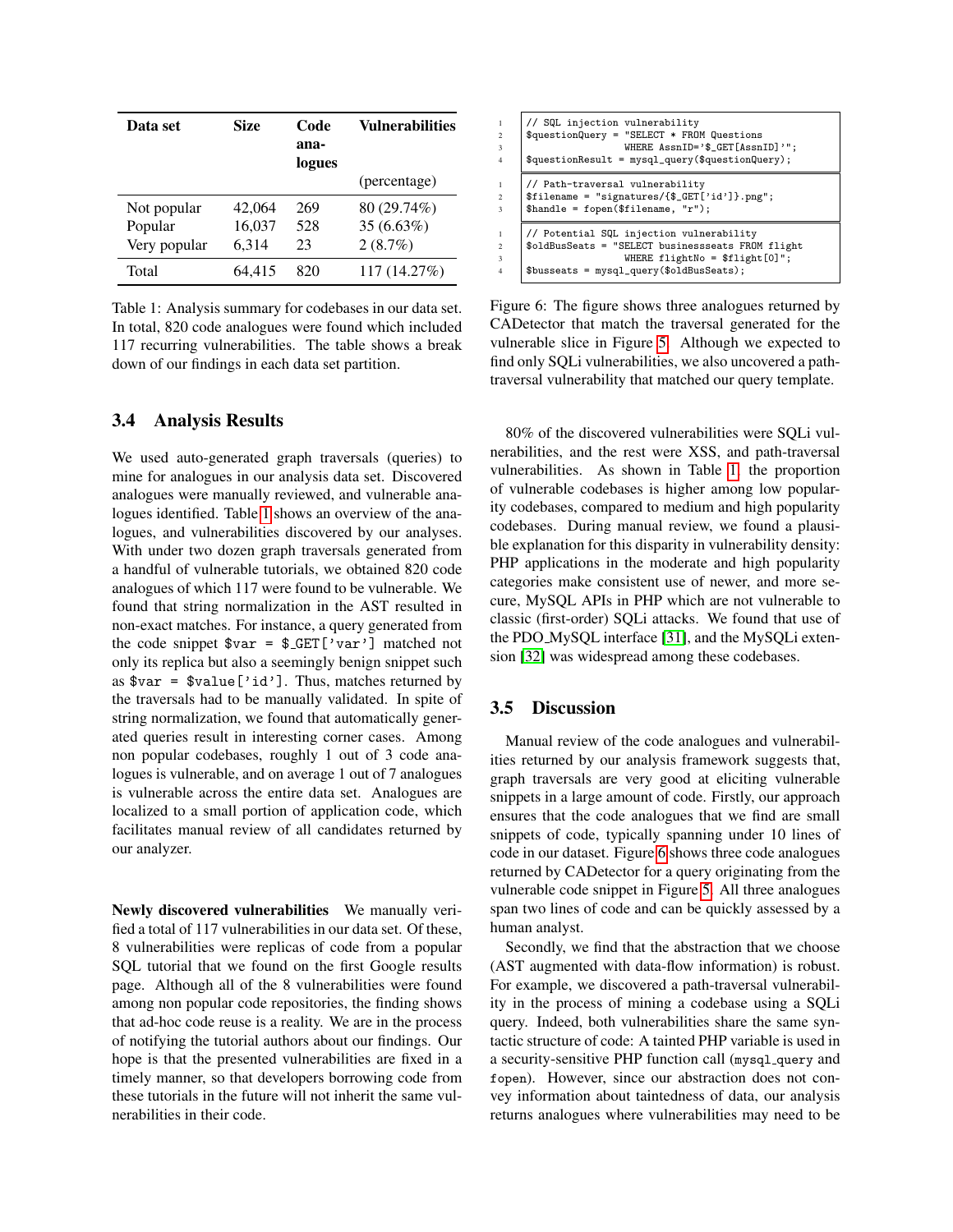manually verified. The third analogue shown in Figure [6](#page-7-2) serves as a demonstrative example. The analogue contains a potential SQLi vulnerability. It is vulnerable if the PHP variable \$flight reads from a tainted variable (say, an attacker-controlled \$ POST variable). This needs to be manually verified in our setup.

Analysis runtime Our timing measurements showed that our analysis is fast for even relatively large codebases. For the top 10 PHP code repositories on GitHub, CADetector analysis runtime varies between 19 seconds (for the *laravel* project, 777 lines of code) and 53 minutes (for *symfony*, 209 thousand lines of code). Our evaluations suggest that CADetector is a fast analogue detector for codebases with hundreds of thousands of lines of code and above.

## 4 Related Work

Our work touches upon two distinct problems: finding similar code, and flagging vulnerabilities in source code. In the following, we contextualize our work in both domains.

Code clone detection Despite modern software design processes and state of the art programming environments, real-world software development accommodates ad-hoc code re-use. In their seminal work on code clone detection, Baxter et al. [\[3\]](#page-9-3), citing earlier work [\[1,](#page-9-5) [25\]](#page-10-10), state that 5-10% of source code is duplicated in large software projects. The initial motivation for code clone detection was that ridding software of seemingly redundant code might achieve a performance gain. Thus, traditional code clone detection tools seek code replicas in a single codebase, or a set of codebases with the same provenance. This has guided the design of several code clone detection tools [\[2](#page-9-6)[–5,](#page-9-7) [8,](#page-9-8) [15,](#page-10-11) [17,](#page-10-12) [18,](#page-10-13) [20,](#page-10-14) [21, 21–](#page-10-15) [24,](#page-10-16) [26,](#page-10-17) [27\]](#page-10-18).

Recent research [\[16,](#page-10-0) [29\]](#page-10-1) has shown that code clones pose a more serious threat: Vulnerabilities in cloned code get propagated but their fixes do not. ReDeBug [\[16\]](#page-10-0) flags unpatched code clones by finding replicas of a known vulnerable snippet in an OS distribution. Like earlier proposals on code clone detection, ReDeBug flags clones within codebases of similar provenance, because of which it may look for exact matches. In contrast, we cannot always expect to find borrowed code from an external source *as is*: Developers typically adapt tutorial code for their own end. This subtle difference precludes the use of hashing functions to measure similarity of code in our work. Instead, our queries attempt to recognize the structure of vulnerable code.

Yamaguchi et al. [\[36\]](#page-11-0) propose a machine-learning based method for *extrapolating* (i.e., finding other instances of) known vulnerable code patterns that are manually specified. Our work is closer to theirs in that we employ structural code fragments (such as AST fragments) to drive the search for vulnerabilities. Having said that, a notable difference is that Yamaguchi et al. perform computations on a code abstraction (specifically, a vector space). In our work, the query for a similar code snippet is concretized in the form of graph traversals. Moreover, we automatically generate vulnerability patterns from code snippets.

Vulnerability discovery Since we use static program analysis in discovering vulnerabilities, we shall restrict our discussion to prior work in this domain. The dynamic nature of web programming languages, such as PHP and JavaScript, has made static analysis of web applications a challenging task. Researchers have approached vulnerability discovery in PHP code as a static taint analysis problem: Detect the flow of untrusted user input into a security sensitive sink. Pixy [\[19\]](#page-10-19) is a static analysis tool that flags XSS, and SQLi vulnerabilities in PHP codebases. In the same vein as Pixy, Xie et al. [\[34\]](#page-10-20) present a summary-based static analysis algorithm to discover security vulnerabilities in PHP code. Our proposal is not *another* vulnerability scanner for PHP code. Rather, our techniques provide a means to draw inferences about unsafe coding practices among web application developers. Considering that web applications are ultimately userfacing programs that handle sensitive data, our study is timely.

## 5 Limitations and Future Work

A limitation of our study is that our prototype restricts the evaluation scope of recurring vulnerability detection to PHP application code; that is, we cannot say that programmers employing other languages are similarly prone to copying from tutorials. Moreover, we restrict our analysis to open-source code, and thus, the possibility exists that the practice of copying from tutorials is particularly prevalent in the open-source world and less common in closed-source environments. Exploring these questions is left for future work.

For the detection of code analogues, we employ an approach that allows the names of identifiers to be changed, but is otherwise strict about the code it matches. For example, if additional statements are introduced in between statements of a seed, we do not detect the corresponding code as a clone. This is a deliberate design choice. Although it may result in the discovery of fewer tutorials, the identified code is more similar to that contained in the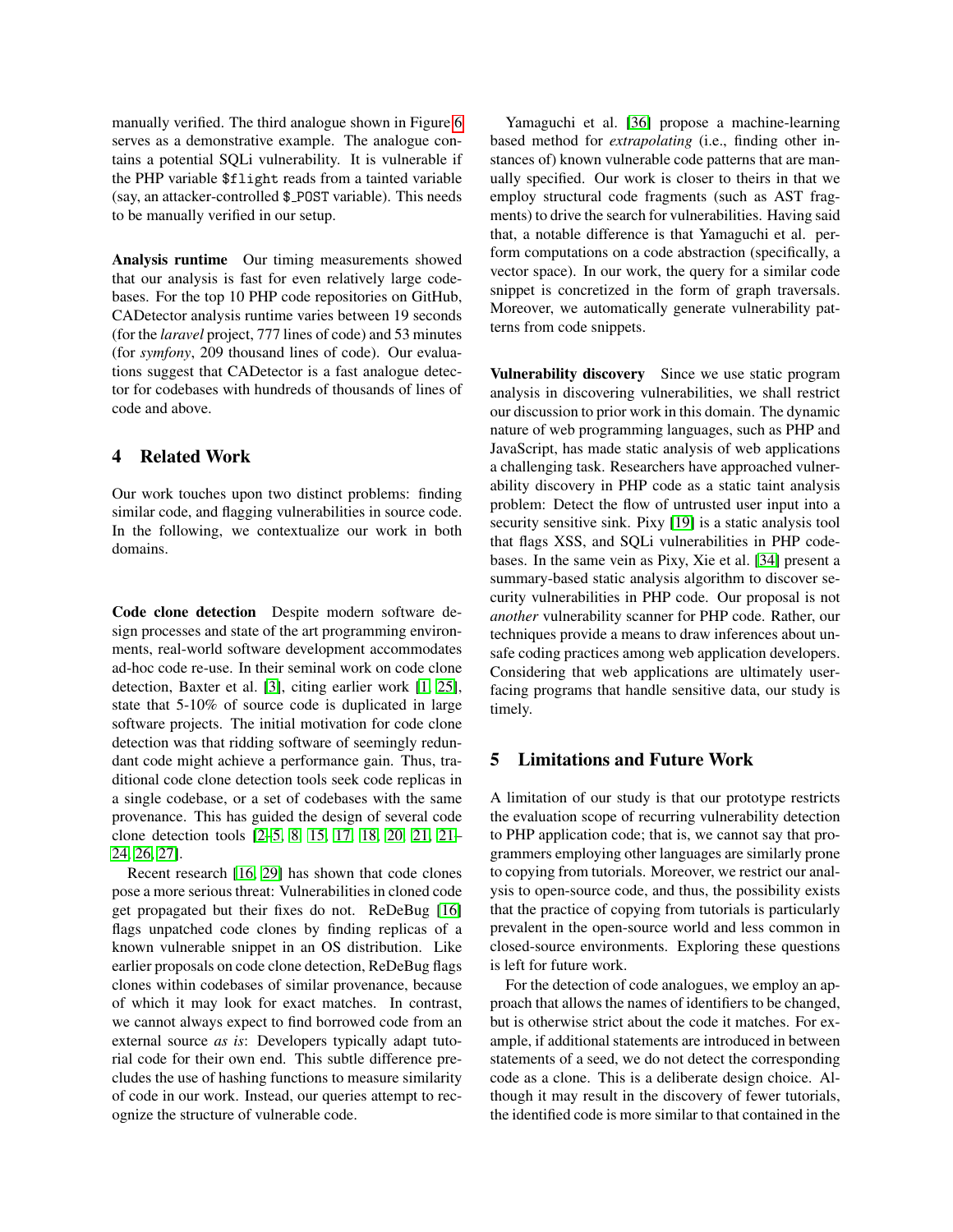tutorial, and therefore, more likely to have been copied from it.

Our *approach*—formulating graph traversal queries from code snippets, and issuing these queries in a code mining system—is generic enough to be decoupled from the specifics of a programming language. Thus, our analysis techniques can be incorporated into existing code analysis platforms such as Kythe [\[11\]](#page-10-21), Joern [\[35\]](#page-10-5), and Frappé [\[12\]](#page-10-22). Systematically leveraging popular tutorial content from the Web to seed vulnerability discovery is an avenue for future research. For instance, portals such as Google Trends can be queried to obtain high-value seeds for vulnerability discovery.

## 6 Conclusion

Developers routinely consult programming resources as software is written. Although formal documentation such as language and API reference manuals provide detailed guidance, tutorials on the Web are as easily available and are more succinct. The lure of quick actionable advice makes tutorials an appealing reference for developers. We find that tutorials are not only ubiquitous on the Web but also very popular, consistently appearing in the first Google results page. Several tutorials betray a lack of understanding of secure coding practices advocated by well-regarded online communities such as OWASP. In our large-scale case study, we find over 100 vulnerable code snippets in application code that are syntactically similar, and in 8 instances identical, to tutorial code. These findings corroborate our hypothesis that vulnerable tutorials can be used to seed large-scale vulnerability discovery. They also suggest that there is a pressing need for code audit of widely consumed tutorials, perhaps with as much rigor as for production code.

We show that the syntactic structure of code can be used to infer similarities between code snippets of different provenance. Because syntactic analysis is relatively lightweight, it is fast enough to mine a large number of differently-sized codebases for recurring vulnerabilities. Our large-scale study is a testament to the efficiency of our proposal. This also means that there is low barrier to entry for performing vulnerability discovery at scale. Even an adversary with access to modest computing resources may be seen as direct threat to the security of software in the large open-source landscape. Although our study provides a single data point for an objective assessment of both our adversarial strategy and the connection between tutorials and real-world software, there appears to be promise in the applicability of our techniques to other application classes.

Acknowledgements. This work was supported by the Bundesministerium für Bildung und Forschung (BMBF) grant under Award No. KIS1DSD032 (Project Enzevalos). The opinions, views, and conclusions contained herein are those of the author(s) and should not be interpreted as necessarily representing the official policies or endorsements, either expressed or implied, of BMBF.

#### References

- <span id="page-9-5"></span>[1] Baker, B.S.: On finding duplication and near-duplication in large software systems. In: Reverse Engineering, 1995., Proceedings of 2nd Working Conference on. pp. 86–95. IEEE (1995)
- <span id="page-9-6"></span>[2] Balazinska, M., Merlo, E., Dagenais, M., Lagüe, B., Kontogiannis, K.: Advanced clone-analysis to support object-oriented system refactoring. In: Reverse Engineering, 2000. Proceedings. Seventh Working Conference on. pp. 98–107. IEEE (2000)
- <span id="page-9-3"></span>[3] Baxter, I.D., Yahin, A., Moura, L., Anna, M.S., Bier, L.: Clone detection using abstract syntax trees. In: Software Maintenance, 1998. Proceedings., International Conference on. pp. 368–377. IEEE (1998)
- [4] Bulychev, P., Minea, M.: An evaluation of duplicate code detection using anti-unification. In: Proc. 3rd International Workshop on Software Clones. Citeseer (2009)
- <span id="page-9-7"></span>[5] Ducasse, S., Rieger, M., Demeyer, S.: A language independent approach for detecting duplicated code. In: Software Maintenance, 1999.(ICSM'99) Proceedings. IEEE International Conference on. pp. 109–118. IEEE (1999)
- <span id="page-9-2"></span>[6] Foundation, A.S.: Blueprints property graph model. [https://github.com/tinkerpop/blueprints/](https://github.com/tinkerpop/blueprints/wiki/Property-Graph-Model) [wiki/Property-Graph-Model](https://github.com/tinkerpop/blueprints/wiki/Property-Graph-Model), online; accessed 21-January-2016
- <span id="page-9-1"></span>[7] Foundation, A.S.: Gremlindocs. [http://](http://gremlindocs.spmallette.documentup.com/) [gremlindocs.spmallette.documentup.com/](http://gremlindocs.spmallette.documentup.com/), online; accessed 21-January-2016
- <span id="page-9-8"></span>[8] Gabel, M., Yang, J., Yu, Y., Goldszmidt, M., Su, Z.: Scalable and systematic detection of buggy inconsistencies in source code. In: Proceedings of the ACM International Conference on Object Oriented Programming Systems Languages and Applications. pp. 175–190. OOP-SLA '10, ACM, New York, NY, USA (2010), [http:](http://doi.acm.org/10.1145/1869459.1869475) [//doi.acm.org/10.1145/1869459.1869475](http://doi.acm.org/10.1145/1869459.1869475)
- <span id="page-9-0"></span>[9] Gauthier, F., Lavoie, T., Merlo, E.: Uncovering access control weaknesses and flaws with security-discordant software clones. In: Proceedings of the 29th Annual Computer Security Applications Conference. pp. 209– 218. ACSAC '13, ACM, New York, NY, USA (2013), <http://doi.acm.org/10.1145/2523649.2523650>
- <span id="page-9-4"></span>[10] GitHub, Inc.: Github.com. <https://github.com/>, online; accessed 24-July-2015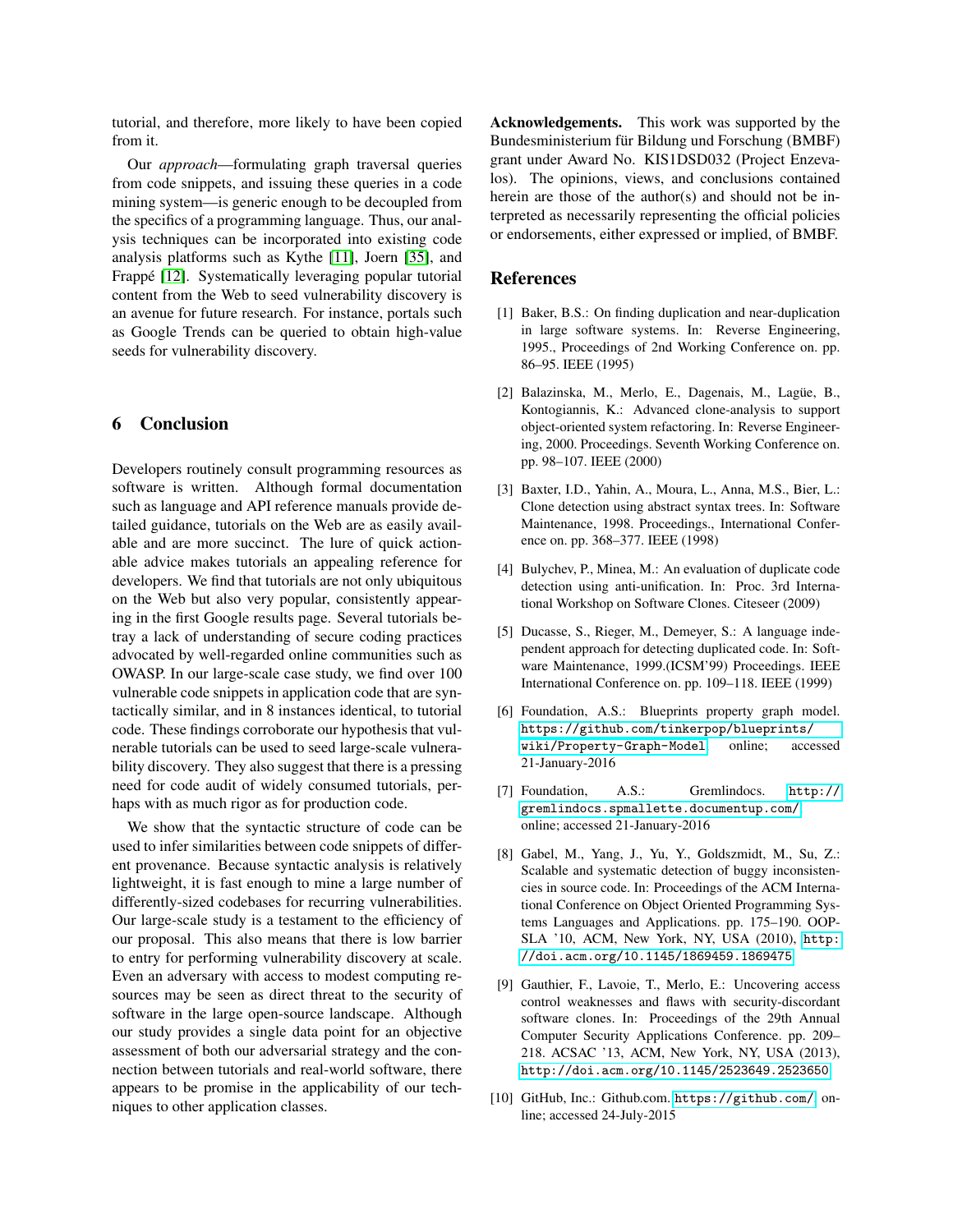- <span id="page-10-21"></span>[11] Google Inc.: Kythe. <https://www.kythe.io/>
- <span id="page-10-22"></span>[12] Hawes, N., Barham, Ben, O.L.A.: Frappé: Using clang to visualize large codebases. [http://llvm.org/devmtg/](http://llvm.org/devmtg/2014-10/Slides/Hawes-Frappe.pdf) [2014-10/Slides/Hawes-Frappe.pdf](http://llvm.org/devmtg/2014-10/Slides/Hawes-Frappe.pdf)
- <span id="page-10-3"></span>[13] He, B., Rastogi, V., Cao, Y., Chen, Y., Venkatakrishnan, V., Yang, R., Zhang, Z.: Vetting ssl usage in applications with sslint. In: Proc. of the IEEE Symposium on Security and Privacy (S&P) (2015)
- <span id="page-10-6"></span>[14] Herlea, T.: Reviewing code for sql injection. [https:](https://www.owasp.org/index.php?title=Reviewing_Code_for_SQL_Injection&oldid=88988) [//www.owasp.org/index.php?title=Reviewing\\_](https://www.owasp.org/index.php?title=Reviewing_Code_for_SQL_Injection&oldid=88988) [Code\\_for\\_SQL\\_Injection&oldid=88988](https://www.owasp.org/index.php?title=Reviewing_Code_for_SQL_Injection&oldid=88988), online; accessed 02-January-2016
- <span id="page-10-11"></span>[15] Hummel, B., Juergens, E., Heinemann, L., Conradt, M.: Index-based code clone detection: incremental, distributed, scalable. In: Software Maintenance (ICSM), 2010 IEEE International Conference on. pp. 1–9. IEEE (2010)
- <span id="page-10-0"></span>[16] Jang, J., Agrawal, A., Brumley, D.: Redebug: Finding unpatched code clones in entire os distributions. In: 2012 IEEE Symposium on Security and Privacy. pp. 48–62 (May 2012)
- <span id="page-10-12"></span>[17] Jia, Y., Binkley, D., Harman, M., Krinke, J., Matsushita, M.: Kclone: a proposed approach to fast precise code clone detection. In: Third International Workshop on Detection of Software Clones (IWSC). Citeseer (2009)
- <span id="page-10-13"></span>[18] Jiang, L., Misherghi, G., Su, Z., Glondu, S.: Deckard: Scalable and accurate tree-based detection of code clones. In: Proceedings of the 29th International Conference on Software Engineering. pp. 96–105. ICSE '07, IEEE Computer Society, Washington, DC, USA (2007), [http:](http://dx.doi.org/10.1109/ICSE.2007.30) [//dx.doi.org/10.1109/ICSE.2007.30](http://dx.doi.org/10.1109/ICSE.2007.30)
- <span id="page-10-19"></span>[19] Jovanovic, N., Kruegel, C., Kirda, E.: Pixy: a static analysis tool for detecting web application vulnerabilities. In: 2006 IEEE Symposium on Security and Privacy (S P'06). pp. 6 pp.–263 (May 2006)
- <span id="page-10-14"></span>[20] Juergens, E., Deissenboeck, F., Hummel, B.: Clonedetective-a workbench for clone detection research. In: Proceedings of the 31st International Conference on Software Engineering. pp. 603–606. IEEE Computer Society (2009)
- <span id="page-10-15"></span>[21] Kamiya, T., Kusumoto, S., Inoue, K.: Ccfinder: a multilinguistic token-based code clone detection system for large scale source code. Software Engineering, IEEE Transactions on 28(7), 654–670 (2002)
- [22] Komondoor, R., Horwitz, S.: Using slicing to identify duplication in source code. In: Static Analysis, pp. 40–56. Springer (2001)
- [23] Koschke, R., Falke, R., Frenzel, P.: Clone detection using abstract syntax suffix trees. In: Reverse Engineering, 2006. WCRE'06. 13th Working Conference on. pp. 253– 262. IEEE (2006)
- <span id="page-10-16"></span>[24] Krinke, J.: Identifying similar code with program dependence graphs. In: Reverse Engineering, 2001. Proceedings. Eighth Working Conference on. pp. 301–309. IEEE (2001)
- <span id="page-10-10"></span>[25] Lague, B., Proulx, D., Mayrand, J., Merlo, E.M., Hudepohl, J.: Assessing the benefits of incorporating function clone detection in a development process. In: Software Maintenance, 1997. Proceedings., International Conference on. pp. 314–321. IEEE (1997)
- <span id="page-10-17"></span>[26] Lanubile, F., Mallardo, T.: Finding function clones in web applications. In: Software Maintenance and Reengineering, 2003. Proceedings. Seventh European Conference on. pp. 379–386 (March 2003)
- <span id="page-10-18"></span>[27] Li, Z., Lu, S., Myagmar, S., Zhou, Y.: Cp-miner: finding copy-paste and related bugs in large-scale software code. IEEE Transactions on Software Engineering 32(3), 176– 192 (March 2006)
- <span id="page-10-7"></span>[28] OWASP: Xss (cross site scripting) prevention cheat sheet. [https://www.owasp.org/index.php/XSS\\_\(Cross\\_](https://www.owasp.org/index.php/XSS_(Cross_Site_Scripting)_Prevention_Cheat_Sheet#Why_Can.27t_I_Just_HTML_Entity_Encode_Untrusted_Data.3F) [Site\\_Scripting\)\\_Prevention\\_Cheat\\_Sheet#](https://www.owasp.org/index.php/XSS_(Cross_Site_Scripting)_Prevention_Cheat_Sheet#Why_Can.27t_I_Just_HTML_Entity_Encode_Untrusted_Data.3F) [Why\\_Can.27t\\_I\\_Just\\_HTML\\_Entity\\_Encode\\_](https://www.owasp.org/index.php/XSS_(Cross_Site_Scripting)_Prevention_Cheat_Sheet#Why_Can.27t_I_Just_HTML_Entity_Encode_Untrusted_Data.3F) [Untrusted\\_Data.3F](https://www.owasp.org/index.php/XSS_(Cross_Site_Scripting)_Prevention_Cheat_Sheet#Why_Can.27t_I_Just_HTML_Entity_Encode_Untrusted_Data.3F), online; accessed 19-October-2015
- <span id="page-10-1"></span>[29] Pham, N.H., Nguyen, T.T., Nguyen, H.A., Nguyen, T.N.: Detection of recurring software vulnerabilities. In: Proceedings of the IEEE/ACM International Conference on Automated Software Engineering. pp. 447–456. ASE '10, ACM, New York, NY, USA (2010), [http://doi.acm.](http://doi.acm.org/10.1145/1858996.1859089) [org/10.1145/1858996.1859089](http://doi.acm.org/10.1145/1858996.1859089)
- <span id="page-10-4"></span>[30] Reps, T.: Program analysis via graph reachability. Information and Software Technology (1998)
- <span id="page-10-8"></span>[31] The PHP Documentation Group: Php: Mysql (pdo) manual. [https://secure.php.net/manual/en/ref.](https://secure.php.net/manual/en/ref.pdo-mysql.php) [pdo-mysql.php](https://secure.php.net/manual/en/ref.pdo-mysql.php)
- <span id="page-10-9"></span>[32] The PHP Documentation Group: Php: Mysqli manual. [https://secure.php.net/manual/en/book.](https://secure.php.net/manual/en/book.mysqli.php) [mysqli.php](https://secure.php.net/manual/en/book.mysqli.php)
- <span id="page-10-2"></span>[33] w3techs.com: Usage of server-side programming languages for websites. [http://w3techs.com/](http://w3techs.com/technologies/overview/programming_language/all) [technologies/overview/programming\\_language/](http://w3techs.com/technologies/overview/programming_language/all) [all](http://w3techs.com/technologies/overview/programming_language/all) (2015), online; accessed 17-october-2015
- <span id="page-10-20"></span>[34] Xie, Y., Aiken, A.: Static detection of security vulnerabilities in scripting languages. In: Proceedings of the 15th Conference on USENIX Security Symposium - Volume 15. USENIX-SS'06, USENIX Association, Berkeley, CA, USA (2006), [http://dl.acm.org/](http://dl.acm.org/citation.cfm?id=1267336.1267349) [citation.cfm?id=1267336.1267349](http://dl.acm.org/citation.cfm?id=1267336.1267349)
- <span id="page-10-5"></span>[35] Yamaguchi, F., Golde, N., Arp, D., Rieck, K.: Modeling and discovering vulnerabilities with code property graphs. In: Proc. of IEEE Symposium on Security and Privacy (S&P) (2014)